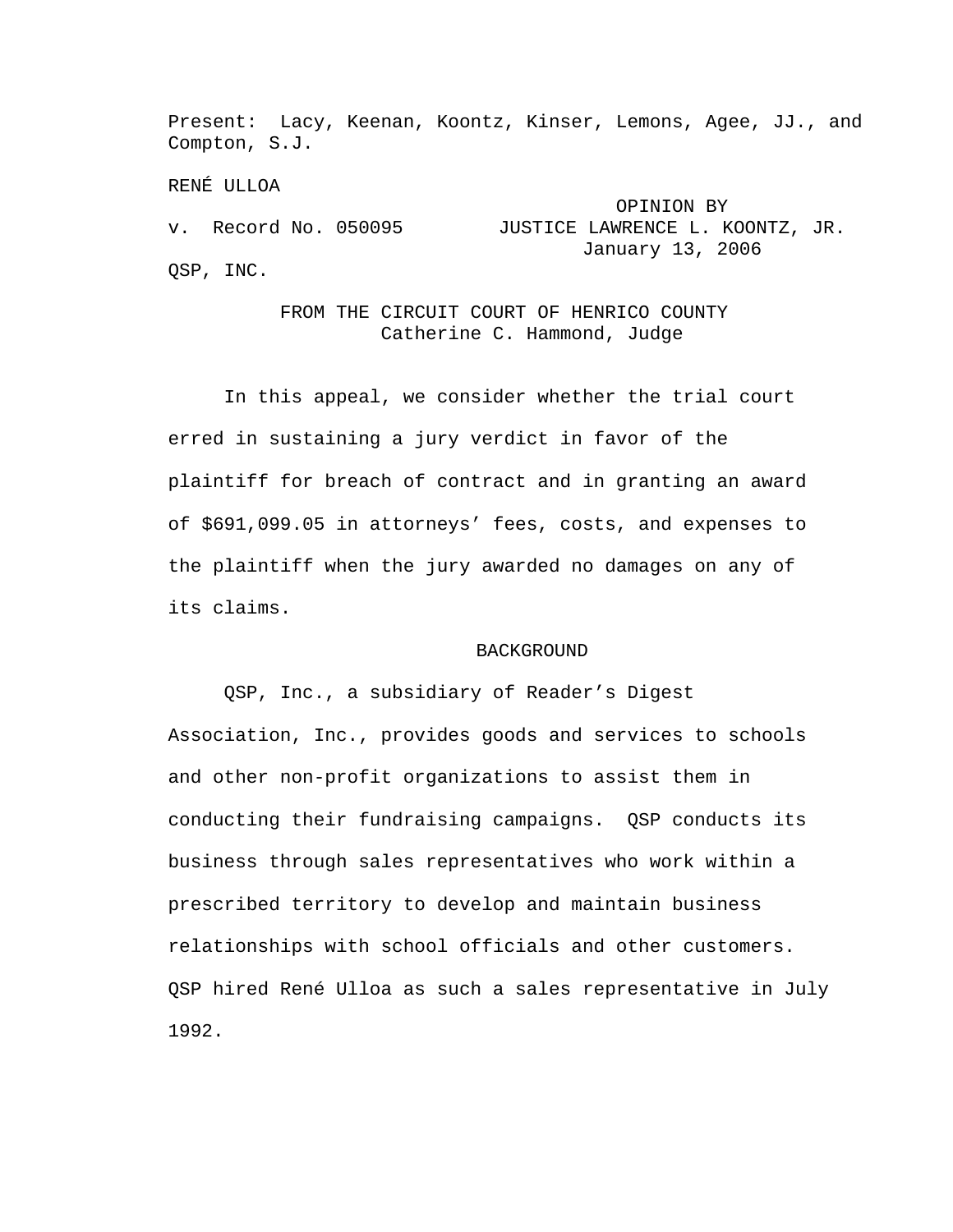Upon being employed by QSP, Ulloa signed an employment contract which provided that he "recognize[d] and acknowledge[d] that the goodwill and patronage of the accounts of QSP . . . are solely the property of QSP and that information concerning the identity and size of and contacts at such accounts and the identity of other employees of QSP . . . are the confidential business information of QSP." To protect QSP's business information and interests, the employment contract included confidentiality, no-solicitation, and non-competition provisions that would apply to Ulloa for twelve months after he stopped working for QSP.

These contractual provisions bound Ulloa in various ways. Ulloa could not disclose the identity, size, and contacts of accounts, the identity of QSP employees, or QSP's business practices. He also could not contact or solicit for his own benefit any QSP customer that he serviced, work for any QSP competitor in his territory, or commit any act that would harm QSP's goodwill or disparage QSP's relationships with its customers.

The employment contract also contained a provision which is of particular significance in this appeal. Pursuant to that provision, in relevant part, Ulloa agreed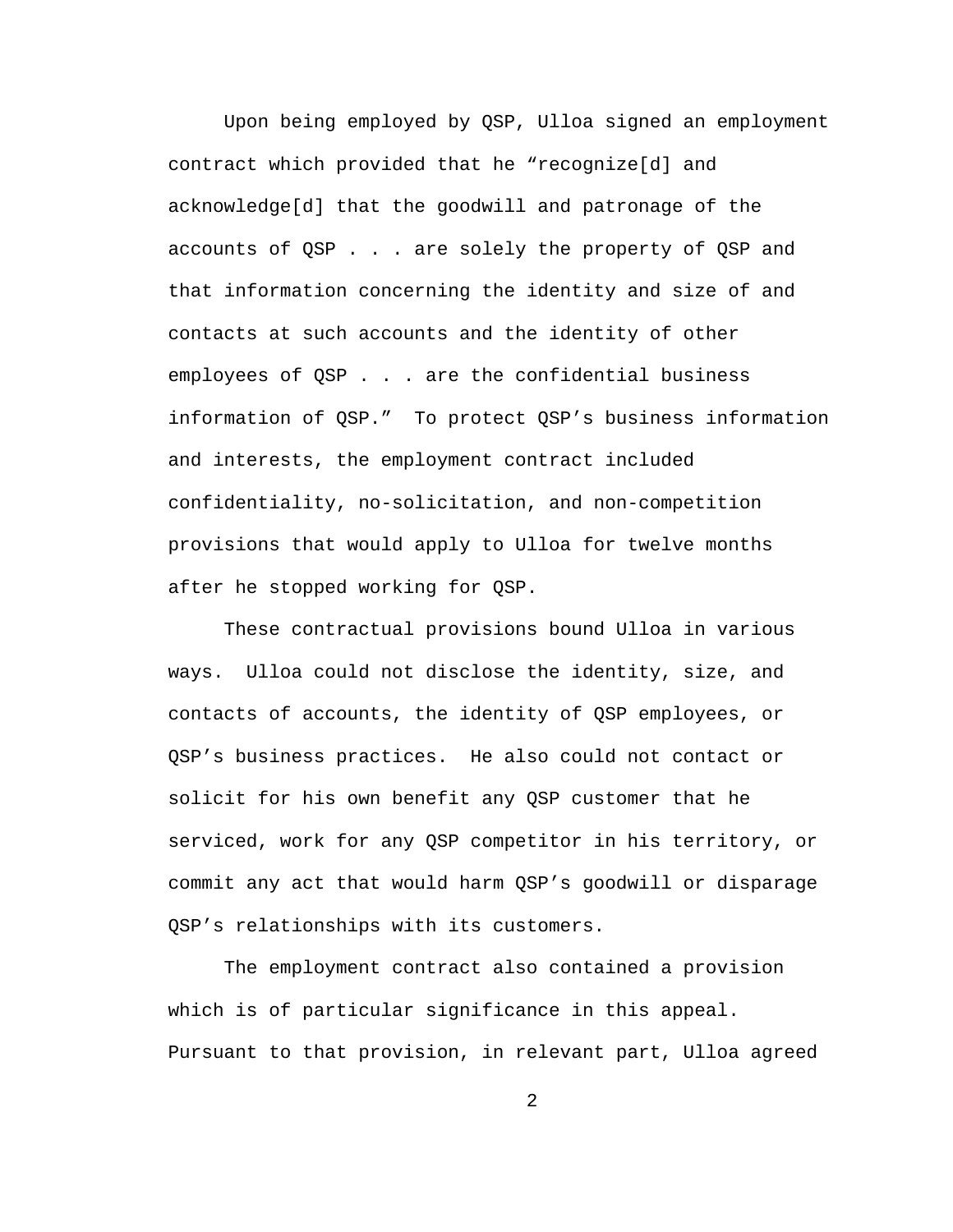that "if I violate this Agreement . . . I will be responsible for all attorneys' fees, costs and expenses incurred by QSP by reason of any action relating to this Agreement." (Emphasis added.)

Ulloa serviced customers in a territory encompassing over thirty different localities and stretching from Charlottesville in the west through Richmond to the Northern Neck region in the east. Ulloa was very successful generating sales in his territory and enjoyed considerable financial success working for QSP. Ulloa's success made his services marketable within the fundraising industry, and he began to explore employment opportunities with other companies. On April 14, 2003, Ulloa resigned from QSP and went to work for Great American Opportunities, Inc. (Great American), a direct competitor of QSP in the fundraising business.

QSP learned that Ulloa had appropriated confidential information pertaining to QSP's business and had contacted his QSP accounts in violation of his employment contract. As a result, QSP filed a bill of complaint in the Circuit Court of Henrico County against Ulloa. The bill of complaint contained, among others, three claims: (1) breach of contract; (2) statutory business conspiracy under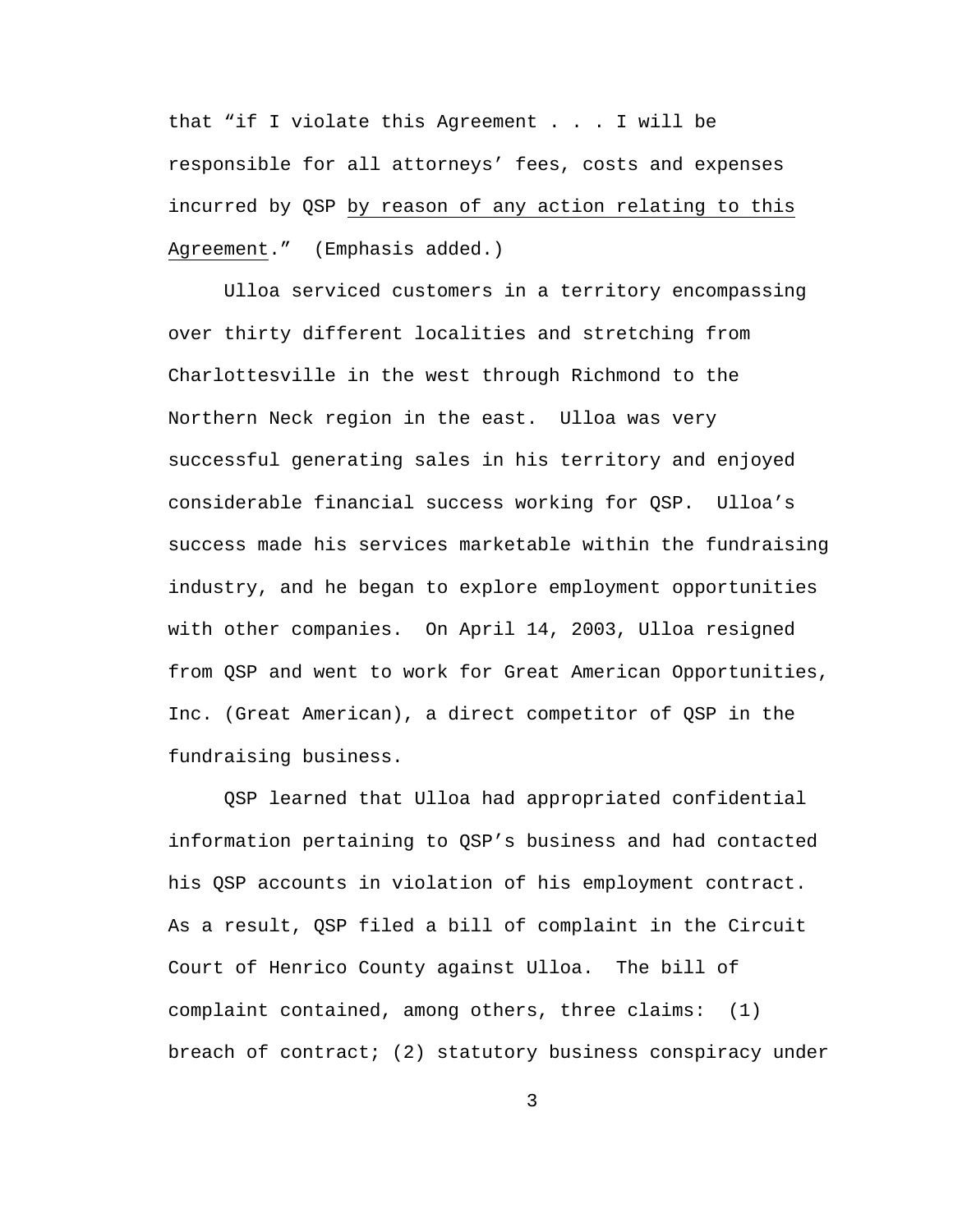Code § 18.2-499 et seq.; and (3) misappropriation of trade secrets in violation of the Uniform Trade Secrets Act, Code § 59.1-336 et seq. QSP sought injunctive relief, monetary damages, and an award of reasonable attorneys' fees and costs.

Ulloa, in turn, concluded that QSP had contacted his QSP accounts before he had resigned and had told them that he was no longer servicing these accounts. Consequently, Ulloa filed a cross-bill containing, among others, a statutory business conspiracy claim and a breach of contract claim. QSP did not seek a hearing for a preliminary injunction. By order entered on March 9, 2004, the case was transferred from the chancery to the law side of the trial court's docket.

The parties conducted extensive discovery. Each stage of the litigation was protracted and contentious; numerous motions were filed and hearings held. In the process, attorneys' fees for both parties accrued in substantial amounts. At the start of the May 3, 2004 jury trial, the parties agreed to a procedure for determining any award of attorneys' fees. The parties agreed that each party would present evidence regarding the asserted amount of accrued attorneys' fees, and the jury would decide only whether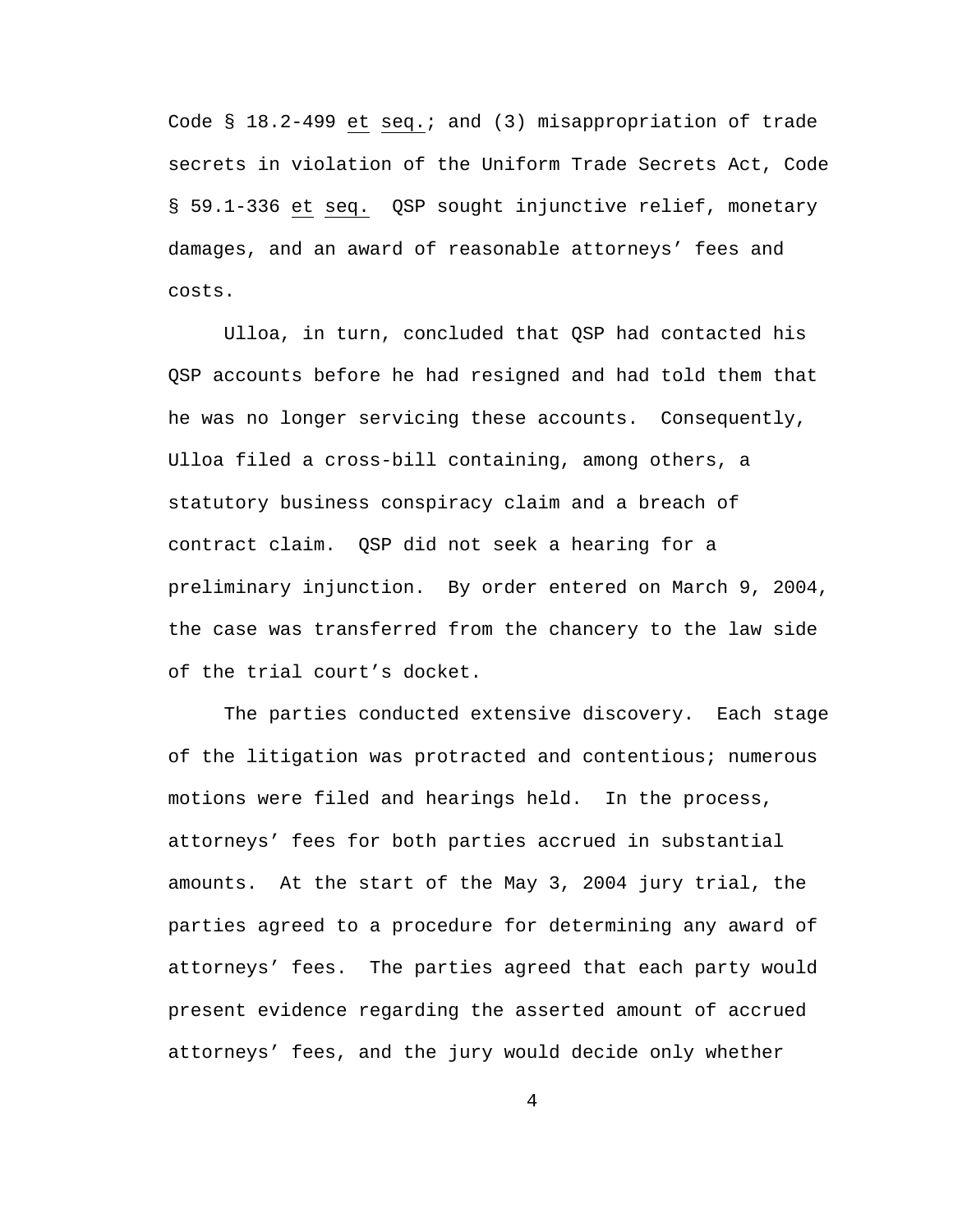attorneys' fees should be awarded. The parties further agreed that the trial court ultimately would fix the amount of any fee award in a post-trial proceeding. QSP presented evidence that it had incurred attorneys' fees in the amount of "approximately" \$770,000 through April 2004.

During the trial, QSP introduced evidence that supported its claims against Ulloa. Specifically, that evidence showed that Ulloa, two days prior to his resignation, had faxed to Great American a hand-drawn map of his QSP territory containing names and directions to QSP accounts and the amounts and types of sales made to these accounts. Subsequently, in a letter ruling on post-trial motions, the trial court characterized the map as "clear proof of breach and deception by Ulloa." QSP also introduced evidence that Ulloa had given Great American a copy of his QSP customer list, the sales breakdown for his QSP territory in Virginia, and information concerning QSP's business in Florida.

At the conclusion of the evidentiary stage of the trial, the parties agreed to a set of jury instructions. Without objection from Ulloa, the trial court instructed the jury on QSP's breach of contract claim as follows:

The issues in this case are was there a contract between the parties. If there was, did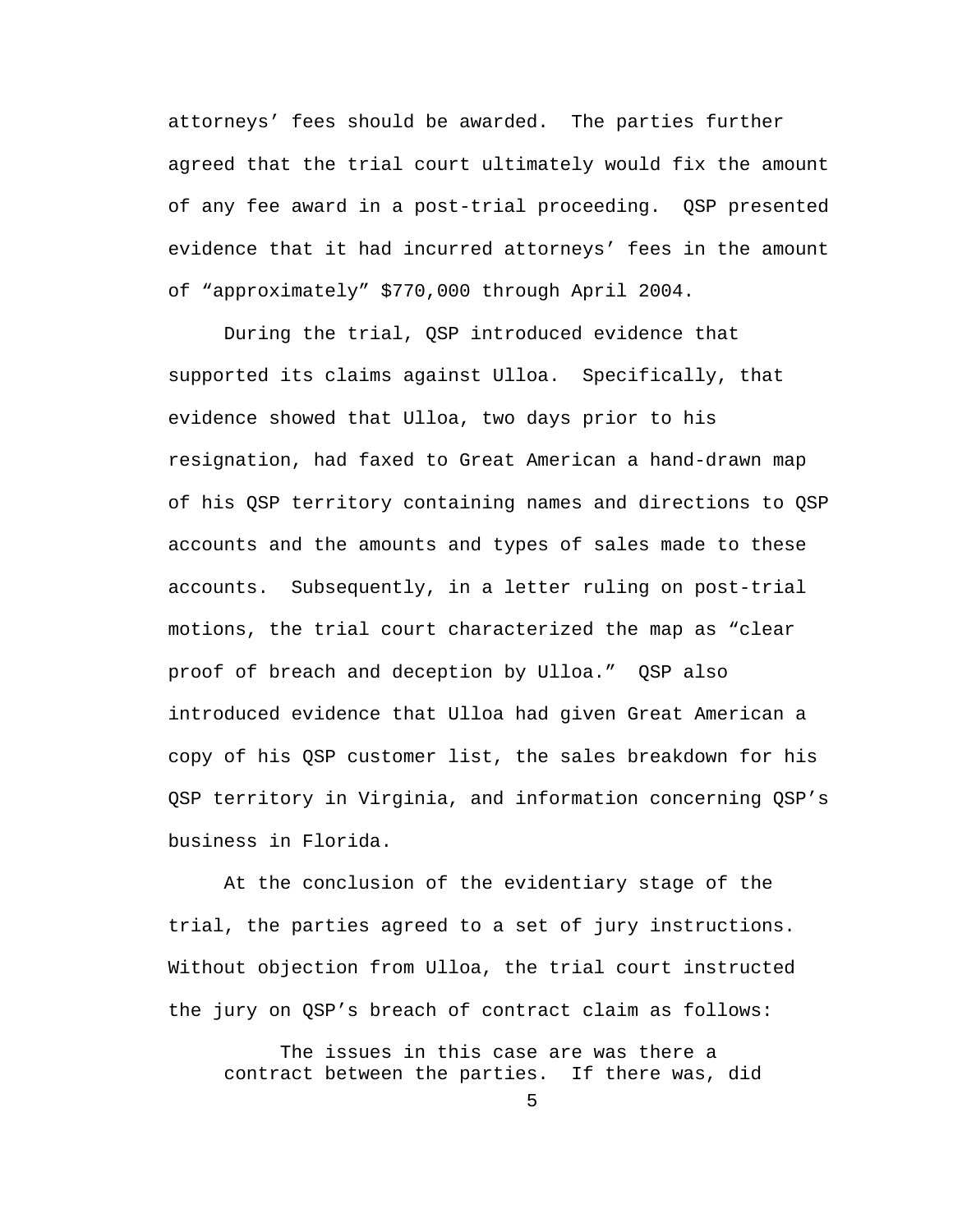Mr. Ulloa breach it. If QSP is entitled to recover, what is the amount of its damages, if any. On these issues, QSP has the burden of proof.

You shall find your verdict for QSP if they have proved by a greater weight of the evidence that there was a contract and Mr. Ulloa breached the contract.

You shall find your verdict for Mr. Ulloa if QSP fails to prove any of the two elements.

Counsel jointly drafted a special verdict form which was submitted to the jury with the agreement of both parties. The top section of the form listed QSP's three claims and in adjacent blanks permitted the jury to render its verdict whether QSP had proven a particular claim by recording a check mark in the "yes" blank or the "no" blank. The next section provided spaces for the jury to put dollar amounts indicating the jury's award of damages on each claim. The last section provided a space for the jury to put a check mark indicating the jury's award of reasonable attorneys' fees on each claim. The remaining portion of the verdict form used the identical format for Ulloa's counterclaims.

The jury returned verdicts for QSP on all of its claims against Ulloa, and a verdict for Ulloa on his business conspiracy claim against QSP by recording a check mark in the appropriate "yes" blanks. The jury rendered a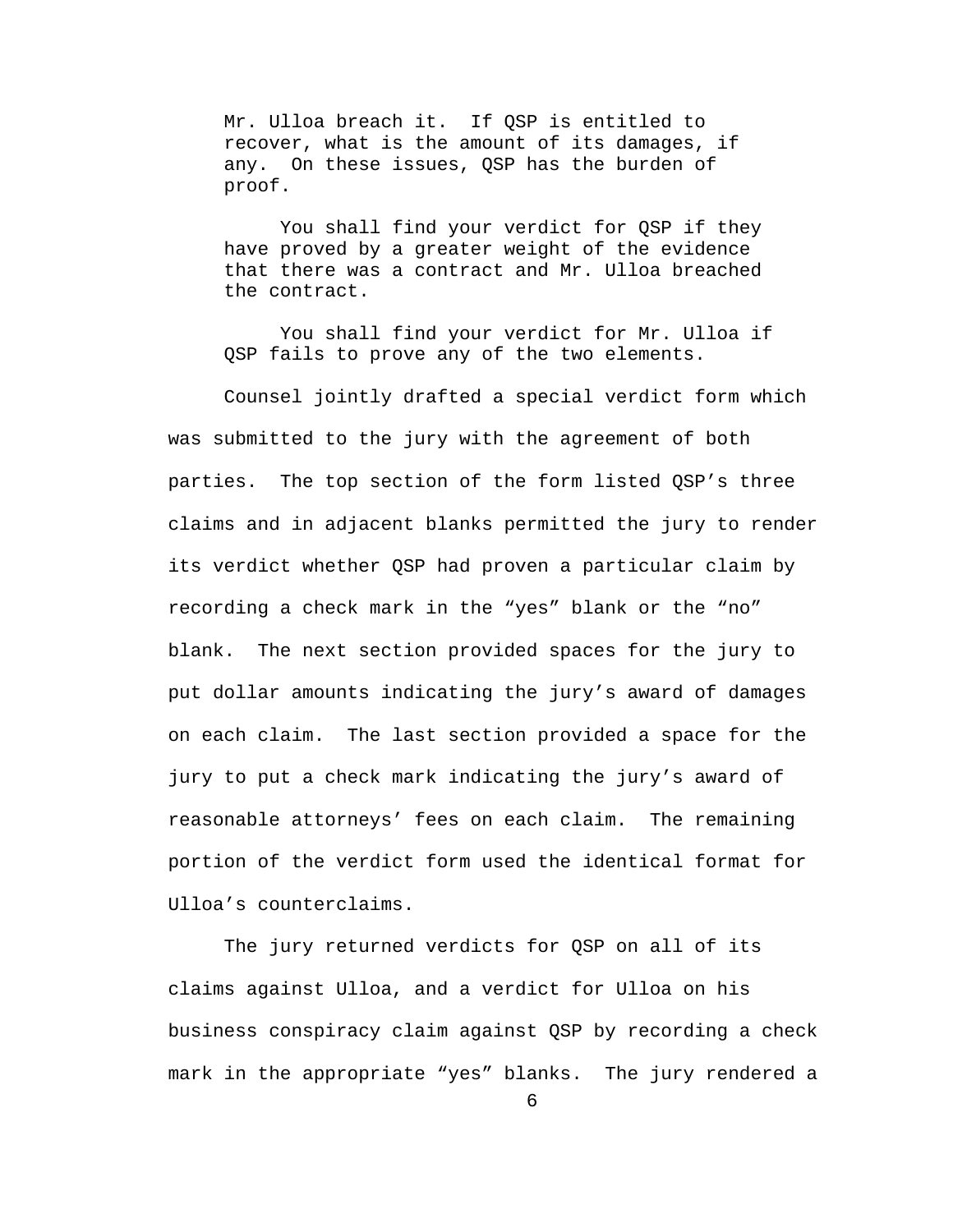"no" verdict on Ulloa's breach of contract claim. The jury specifically awarded "0" damages to both parties on each of their successful claims. However, the jury also checked the appropriate spaces awarding reasonable attorneys' fees to both parties on these claims.

The parties filed eight post-trial motions which the trial court addressed in an opinion letter dated August 20, 2004. The trial court first set aside the business conspiracy verdicts for both parties. $^1$  As a result no verdict in favor of Ulloa or Ulloa's corresponding claim for an award of attorneys' fees remained before the trial court.

The trial court then addressed Ulloa's motion to set aside the breach of contract verdict in favor of QSP. Ulloa contended that QSP could not recover for breach of contract because the jury awarded no damages on that claim. The trial court denied Ulloa's motion. The court reasoned, in part, that attorneys' fees were recoverable by QSP as

i<br>Li

 $^1$  Consistent with Code § 18.2-500, the jury instructions required the jury to find proof of injury and proof that the injured party suffered damages as a predicate to a verdict on a business conspiracy claim. The jury's finding of such a conspiracy without damages in each instance was contrary to the jury instructions. Under Rome v. Kelly Springfield Tire Co., 217 Va. 943, 948, 234 S.E.2d 277, 281 (1977), the verdicts were invalid as a matter of law.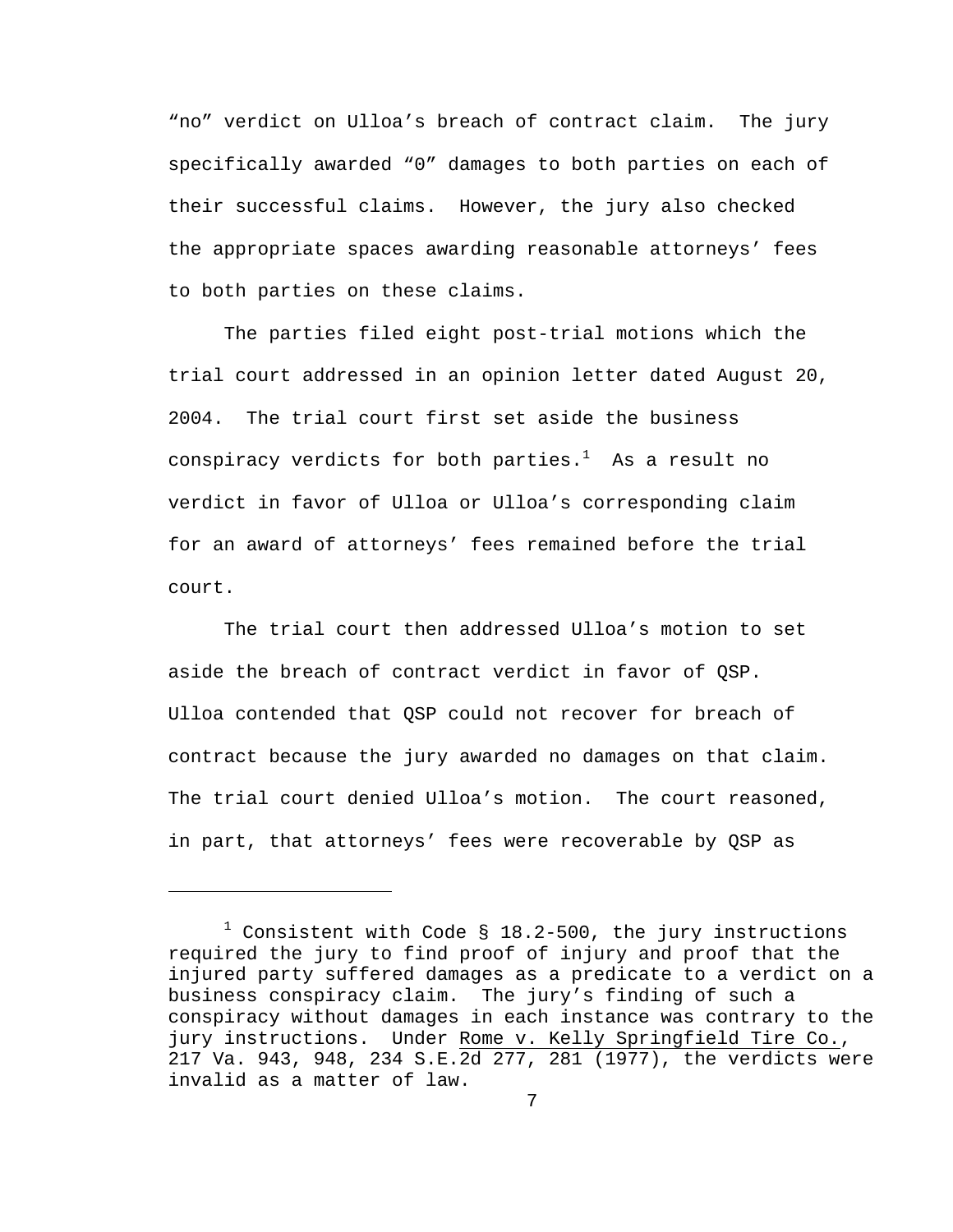damages in this case based on the particular language of the parties' employment contract regarding the payment of QSP's attorneys' fees.

Finally, the trial court addressed QSP's motion for attorneys' fees, costs, and expenses. Over Ulloa's objection, the trial court granted QSP's motion for a total award of \$691,099.05. $^2$  The trial court noted that the jury had returned favorable verdicts for QSP on each of its three claims against Ulloa, concluding "any of which supports an award of attorneys' fees." With regard to the breach of contract and the misappropriation of trade secrets claims, the trial court found that QSP had an "unambiguous right" to recover attorneys' fees pursuant to the attorney-fee provision in Ulloa's employment contract. Regarding the amount of fees QSP requested, the trial court stated that it examined the time records of QSP's counsel and the supporting expert opinion as to the services

i<br>Li

 $^2$  The attorneys' fees requested by QSP were \$638,000 and the costs and expenses were \$53,099.05. As we have noted, the employment contract refers to "attorneys' fees, costs and expenses" while Ulloa refers to the amount awarded as "attorneys' fees." The obvious distinction is not significant to our resolution of this appeal. For brevity we will simply refer to the total award of \$691,099.05 as "attorneys' fees" hereafter.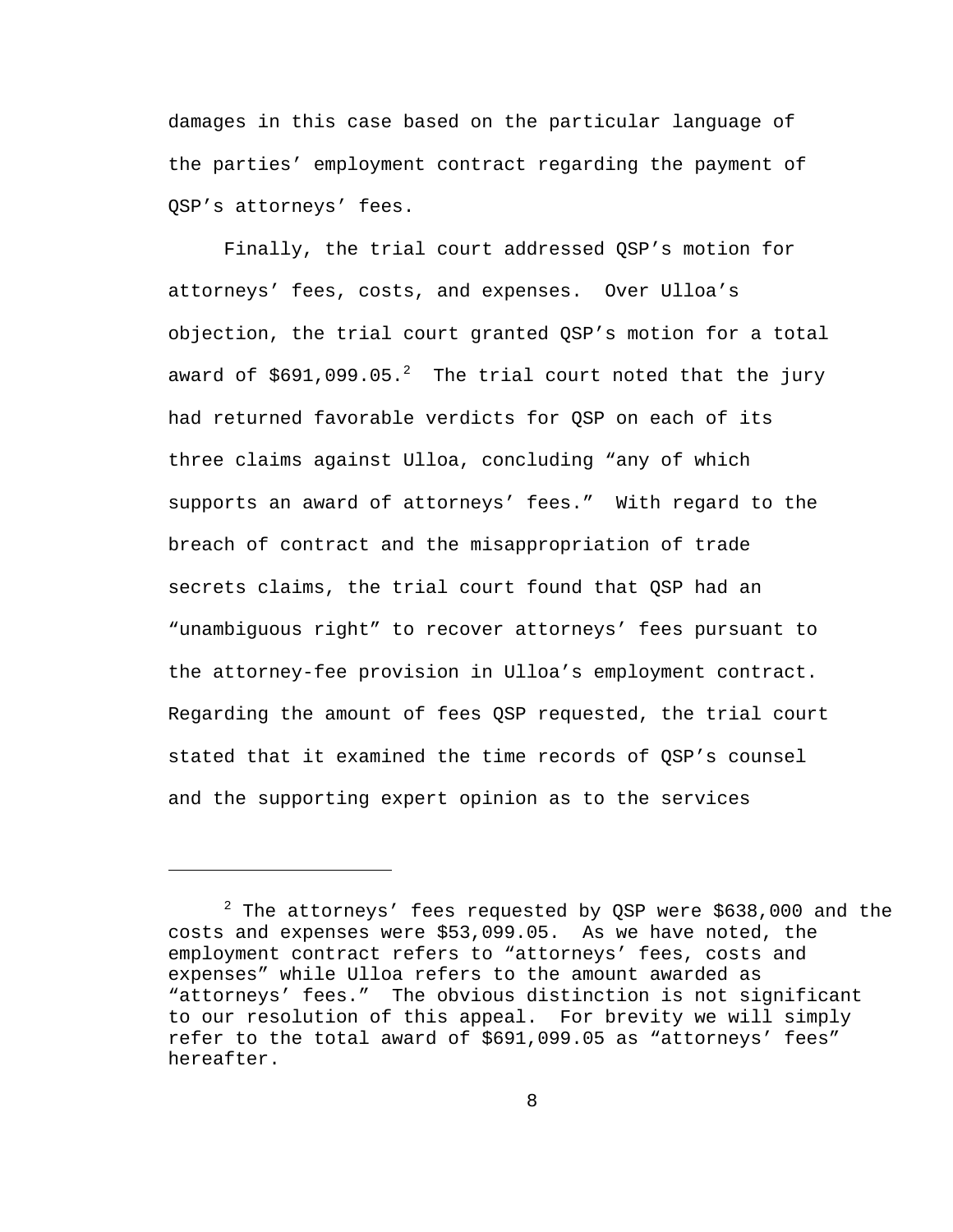involved and found that the services and charges were reasonable.

The trial court entered its final judgment order, incorporating its prior opinion letter, on October 12, 2004. We awarded Ulloa this appeal on the issues whether, in the absence of an award for damages, the trial court erred in sustaining the jury's verdict for breach of contract, and whether the trial court erred in awarding attorneys' fees under the circumstances of this case.

## DISCUSSION

We first address the question whether the jury's verdict against Ulloa for breach of contract absent a finding of damages should have been set aside by the trial court.

We have recently stated that "[t]he elements of a breach of contract action are (1) a legally enforceable obligation of a defendant to a plaintiff; (2) the defendant's violation or breach of that obligation; and (3) injury or damage to the plaintiff caused by the breach of obligation." Filak v. George, 267 Va. 612, 619, 594 S.E.2d 610, 614 (2004). Notwithstanding this bedrock principle, it is equally well-settled that parties to a contract may specify the events or pre-conditions that will trigger a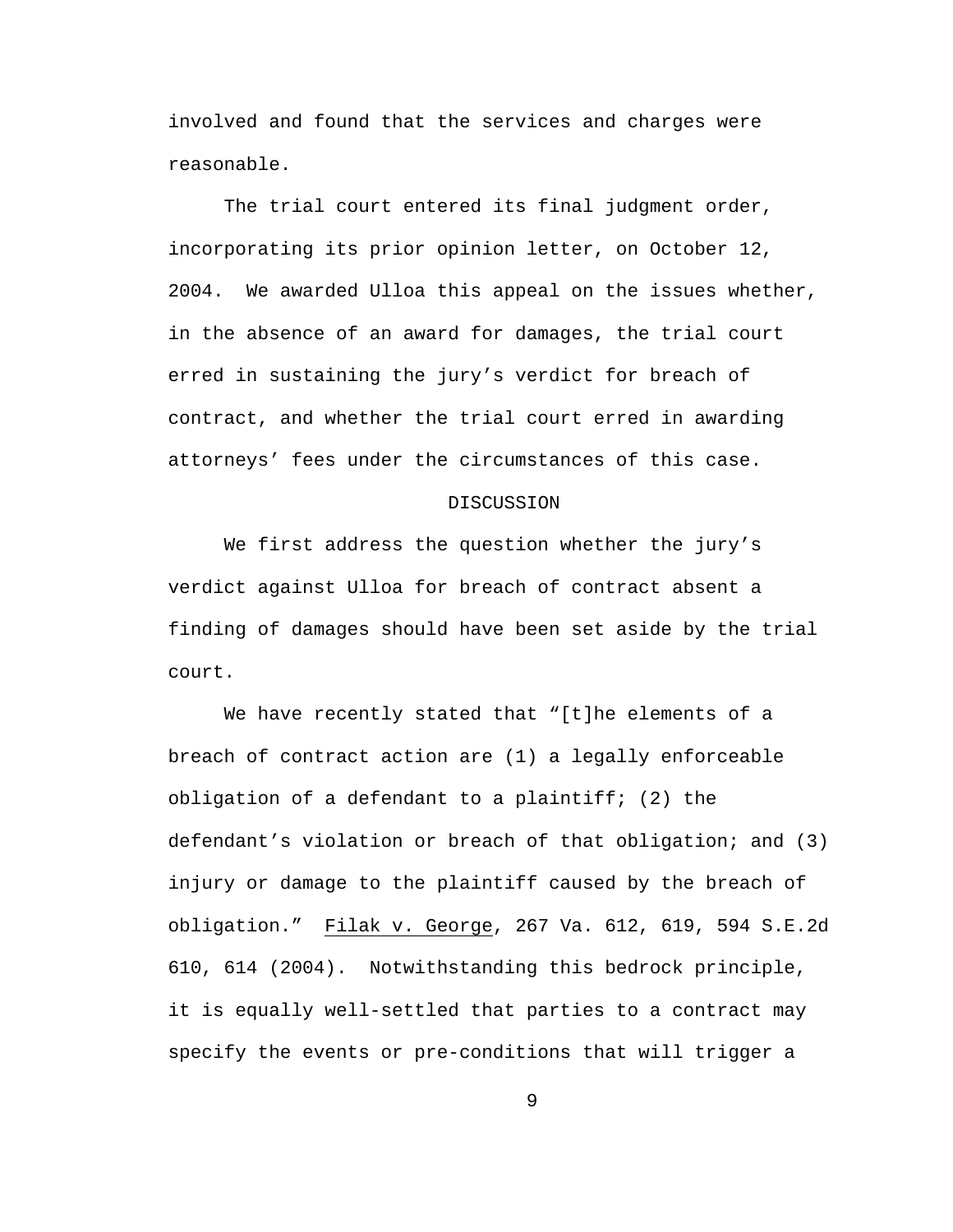party's right to recover for the other party's breach of their agreement. Indeed, we have remained " 'committed to the view that parties may contract as they choose so long as what they agree to is not forbidden by law or against public policy.' " Coady v. Strategic Resources, Inc., 258 Va. 12, 17, 515 S.E.2d 273, 275 (1999) (quoting Chesapeake & Potomac Telephone Co. v. Sisson & Ryan, Inc., 234 Va. 492, 503, 362 S.E.2d 723, 729 (1987)). No statute or public policy is implicated by the contract at issue here that would countervail the parties' freedom to eliminate damages as a required element of a breach of contract action. Accordingly, the focus of our analysis is to determine whether the parties in fact agreed to modify the traditional elements of a breach of contract action so as to permit QSP to obtain a valid breach of contract verdict in the absence of a finding of damages.

In that regard, Ulloa is bound by his agreement to the jury instructions given to the jury as the law of this case. Simmons v. Miller, 261 Va. 561, 576 n.3, 544 S.E.2d 666, 675 n.3 (2001); King v. Sowers, 252 Va. 71, 77, 471 S.E.2d 481, 484 (1996); Owens-Illinois, Inc. v. Thomas Baker Real Estate, Ltd., 237 Va. 649, 652, 379 S.E.2d 344, 346 (1989) ("It is well settled that instructions given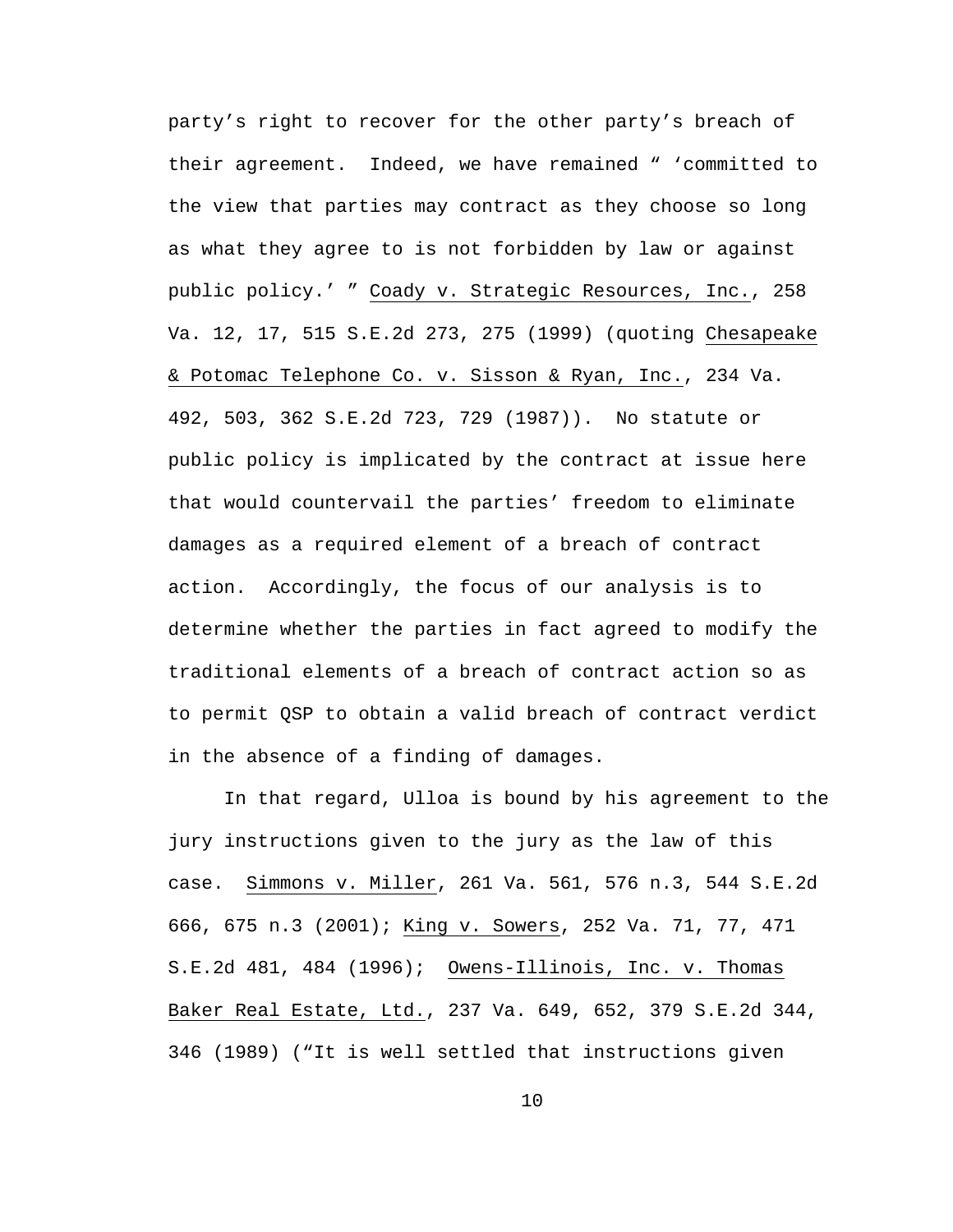without objection become the law of the case and thereby bind the parties in the trial court and this Court on review."). With regard to whether a valid breach of contract verdict would require proof of damages, the jury was instructed that "[y]ou shall find your verdict for QSP if [it] proved by a greater weight of the evidence that there was a contract and Mr. Ulloa breached the contract." The jury was instructed further that "[y]ou shall find your verdict for Mr. Ulloa if QSP failed to prove any of the two elements." (Emphasis added.) As so instructed, the jury was not required to determine whether QSP had proven damages prior to rendering a verdict in favor of QSP. Thus, under the law of this case, the jury was not required to determine that QSP had proven damages in order to render its verdict in favor of QSP on its breach of contract claim. The record clearly establishes that there was a valid employment contract between the parties and that Ulloa breached that contract. Accordingly, the trial court did not err in sustaining the breach of contract verdict in favor of QSP.

We turn now to the issue whether the trial court erred in awarding attorneys' fees as requested by QSP pursuant to the parties' contract in the amount of \$691,099.05 under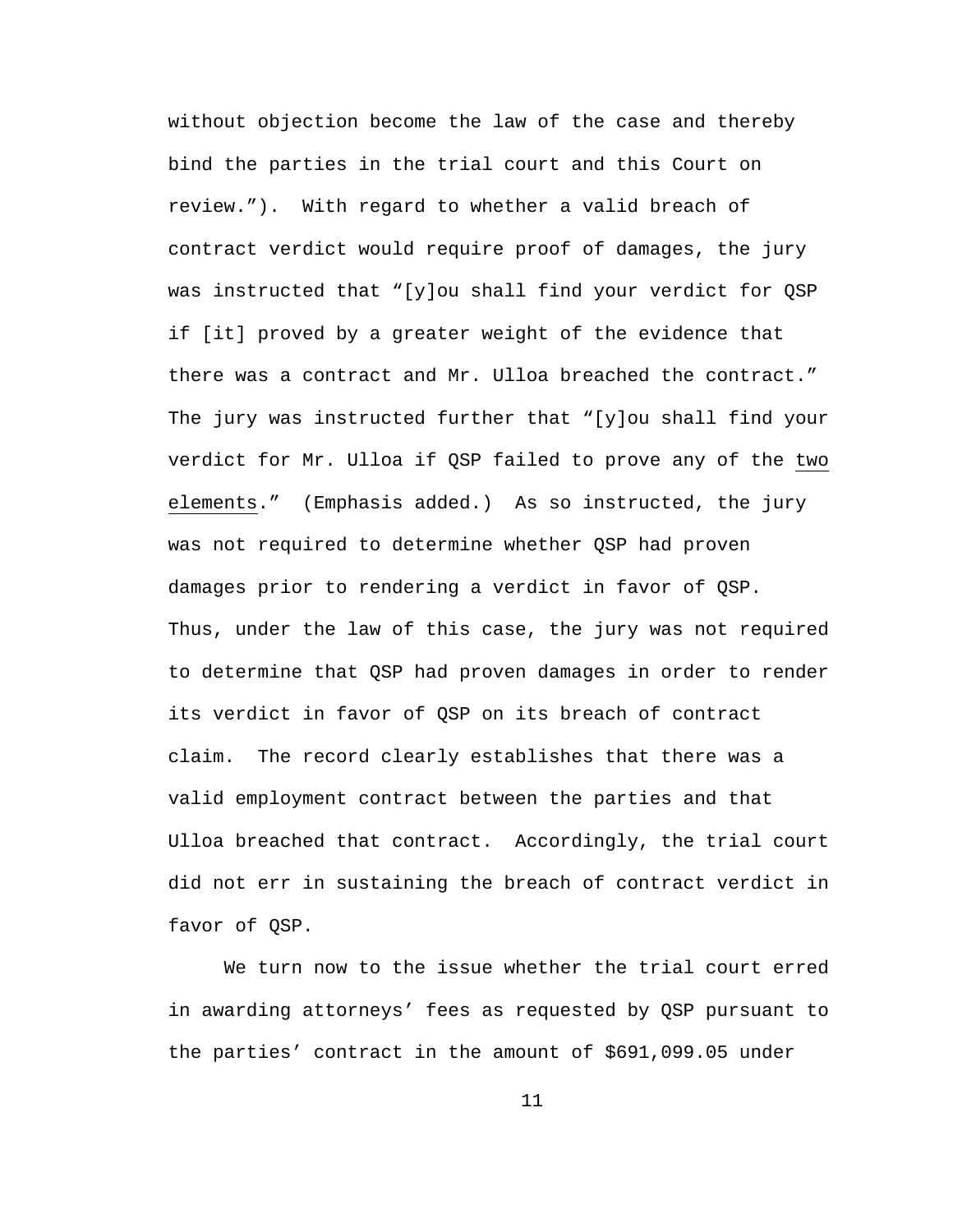the circumstances of this case. The thrust of Ulloa's contentions is that the trial court erred in granting any award to QSP because the jury awarded "0" damages to QSP and, therefore, QSP was not a "prevailing party" on any of its claims against Ulloa.

QSP responds with three contentions. Initially, QSP contends that it was not required under the terms of the parties' contract to obtain a judgment that Ulloa had breached that contract or violated the Uniform Trade Secrets Act in order to be entitled to an award of attorneys' fees. Next, QSP contends that its favorable verdicts on those two claims "provide an independent basis for an award of fees" under the parties' contract. Finally, QSP contends that:

The trial court also properly awarded QSP its fees associated with its action against Ulloa for business conspiracy. Under the Agreement, Ulloa was obligated to pay QSP's fees for any legal action related to his violation of the Agreement. As noted in QSP's submissions to the trial court, each of these counts were intimately intertwined and depended upon a common factual basis. Thus, it was entirely proper for the trial court to make its fee award.

Under the so-called "American rule," a prevailing party generally cannot recover attorneys' fees from the losing party. Lee v. Mulford, 269 Va. 562, 565, 611 S.E.2d 349, 350 (2005). However, parties are free to draft and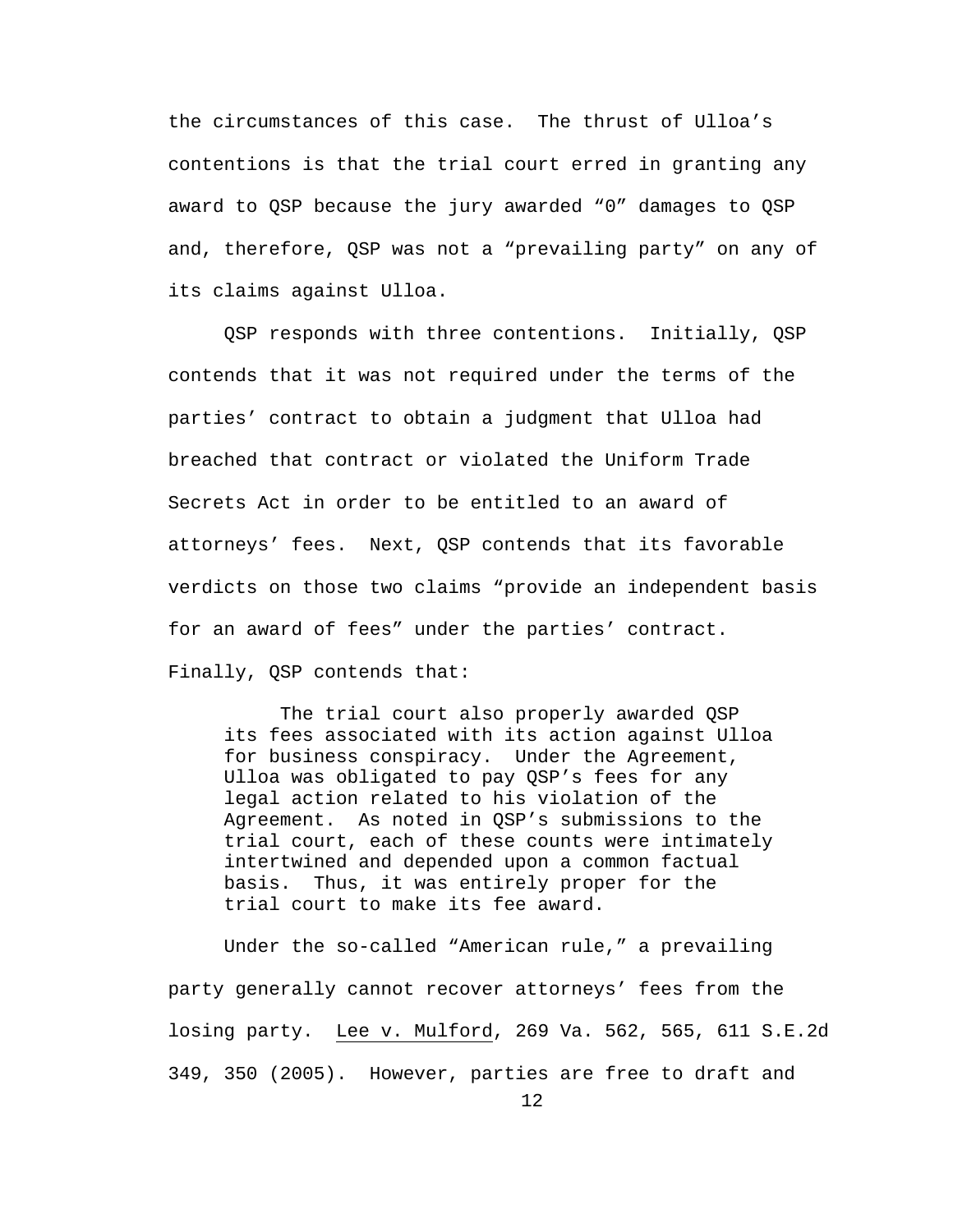adopt contractual provisions shifting the responsibility for attorneys' fees to the losing party in a contract dispute. Mullins v. Richlands National Bank, 241 Va. 447, 449, 403 S.E.2d 334, 335 (1991). In this case, the feeshifting provision in the parties' contract clearly placed the burden upon Ulloa to pay reasonable attorneys' fees "incurred by QSP in any action relating to this agreement." QSP's breach of contract claim unquestionably qualifies as "any action relating" to the parties' contract under the language of that fee-shifting provision and as we have already stated, QSP obtained a favorable jury verdict on that claim based on the law of the case. Therefore, with regard to QSP's breach of contract claim, the trial court did not err in determining that QSP was entitled to attorneys' fees pursuant to the parties' contract.

We are of opinion, however, that QSP's misappropriation of trade secrets claim does not qualify as "any action relating" to the parties' contract as contemplated by the contract's fee-shifting provision. The Uniform Trade Secrets Act provides a statutory remedy for the misappropriation of trade secrets, including the award of attorneys' fees when it is shown that the misappropriation is "willful and malicious." Code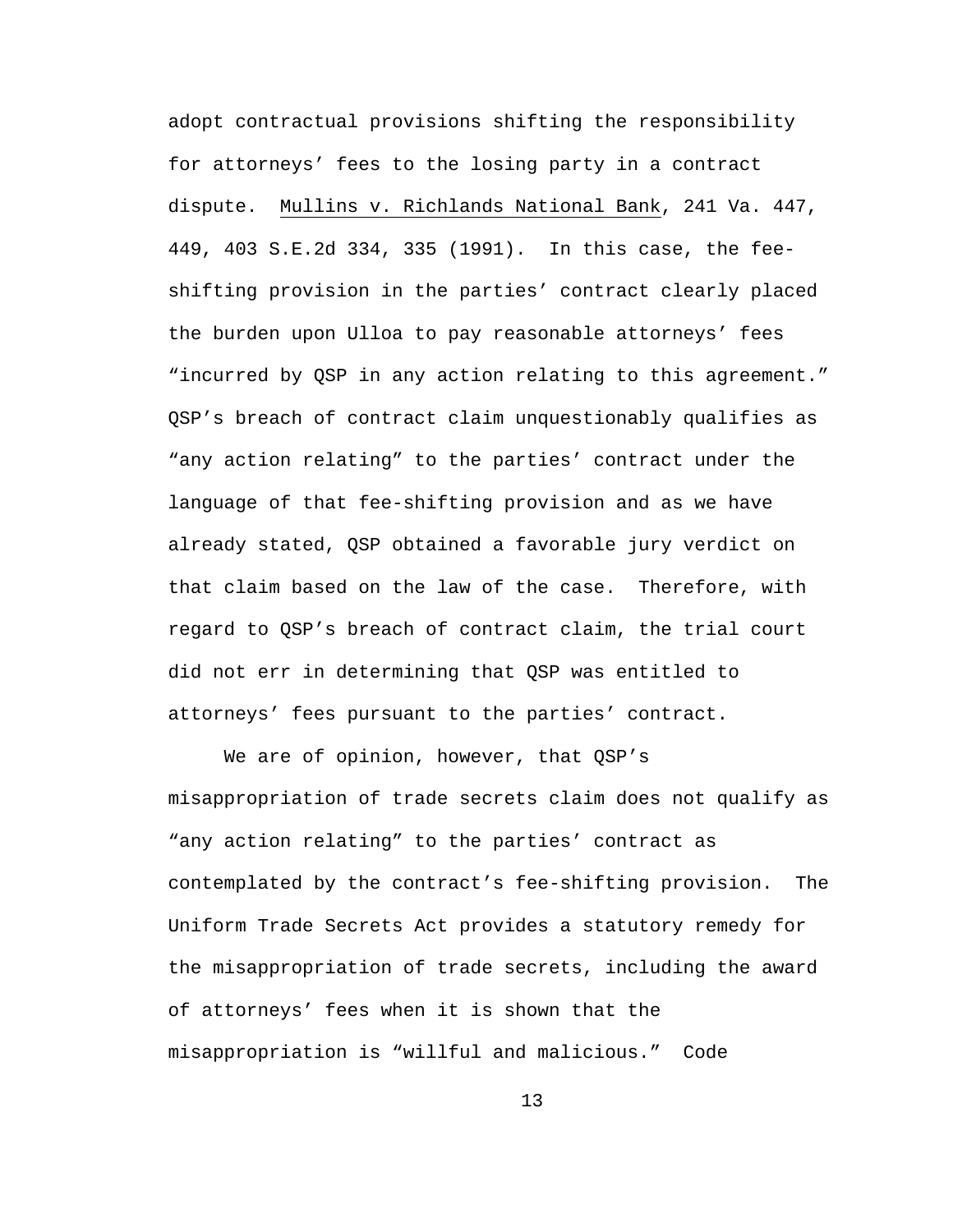§ 59.1-338.1. A successful claim under the Act, including an award of attorneys' fees, is therefore not dependent upon provisions contained in a contract between the parties. Here, under the procedure adopted by the parties, QSP and Ulloa submitted the issue of an award of attorneys' fees to be determined under the fee-shifting language of their contract. That language expressly limits "any action" to one "relating" to their agreement and thereby excludes an independent action such as one under the Act. (Emphasis added.) Accordingly, the trial court erred in determining that QSP was entitled to attorneys' fees pursuant to the parties' contract.<sup>3</sup>

The question then becomes whether the amount granted by the trial court was reasonable under the circumstances of this case. In addressing that question, we have explained that "a fact finder may consider, inter alia, the time and effort expended by the attorney, the nature of the services rendered, the complexity of the services, the value of the services to the client, the results obtained, whether the fees incurred were consistent with those

 $\overline{\phantom{0}}$ 

<sup>&</sup>lt;sup>3</sup> Because the attorneys' fees at issue were awarded under the fee-shifting provisions of the parties' contract, the issue of an award of attorneys' fees under the Act is not before us in this appeal.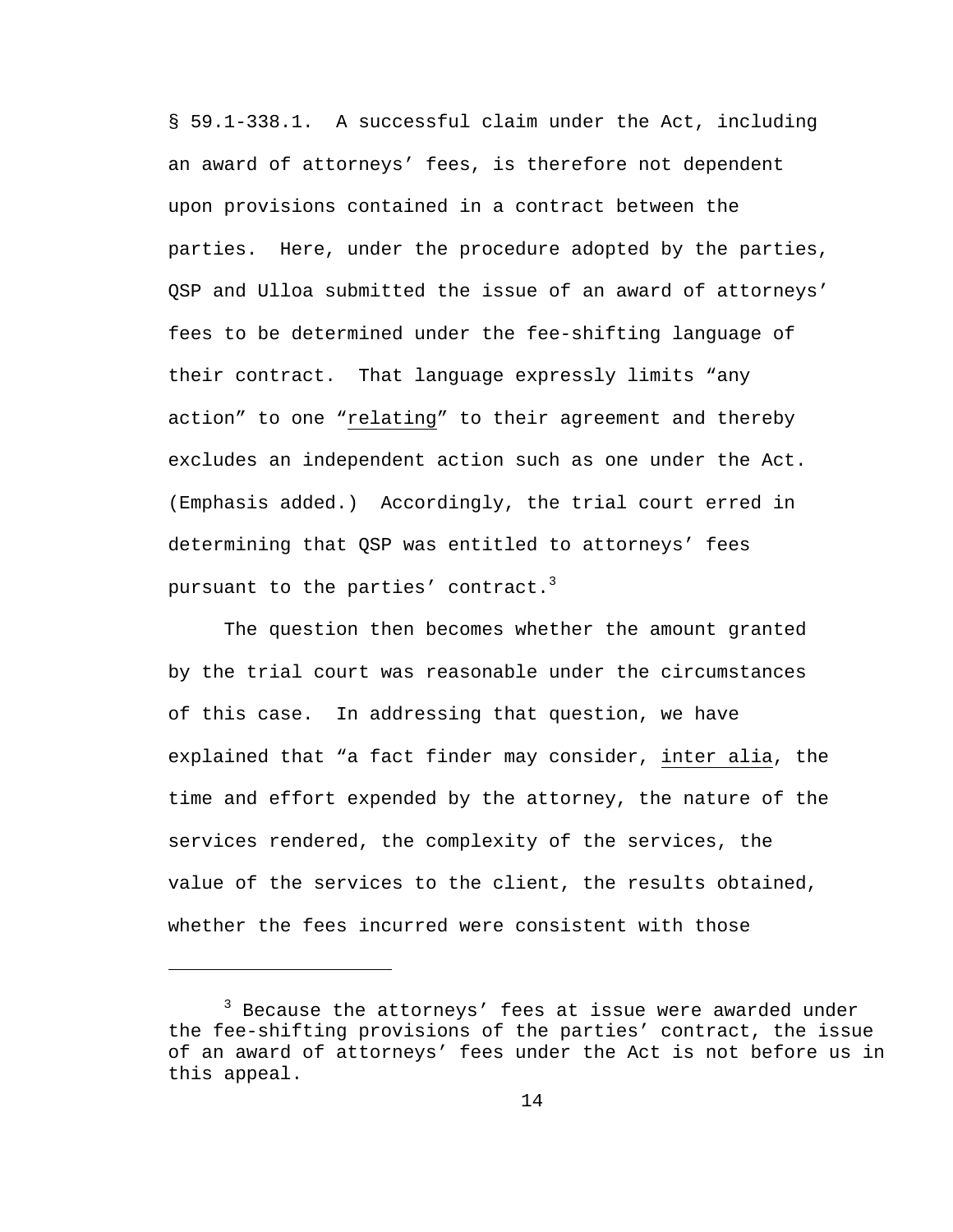generally charged for similar services, and whether the services were necessary and appropriate." Chawla v. BurgerBusters, Inc., 255 Va. 616, 623, 499 S.E.2d 829, 833 (1998). The amount of the fee award rests within the sound discretion of the trial court, and we give deference to the judgment of the trial court upon appellate review. Coady, 258 Va. at 18, 515 S.E.2d at 276. However, we have stated that under contractual provisions such as these a party is not entitled to recover fees for work performed on unsuccessful claims. Chawla, 255 Va. at 624, 829 S.E.2d at 833.

With regard to our resolution of the question of reasonableness of the amount of the award of attorneys' fees to QSP, we disagree with Ulloa's contention that QSP was not a prevailing party on its breach of contract claim. The jury returned its verdict on that claim in favor of QSP and, under the procedure agreed to by the parties, indicated on the verdict form that it found QSP to be entitled to reasonable attorneys' fees on that claim. Armed with that verdict, QSP was the prevailing party. See Sheets v. Castle, 263 Va. 407, 413, 559 S.E.2d 616, 620 (2002) (adopting Black's Law Dictionary definition of

15

 $\overline{\phantom{0}}$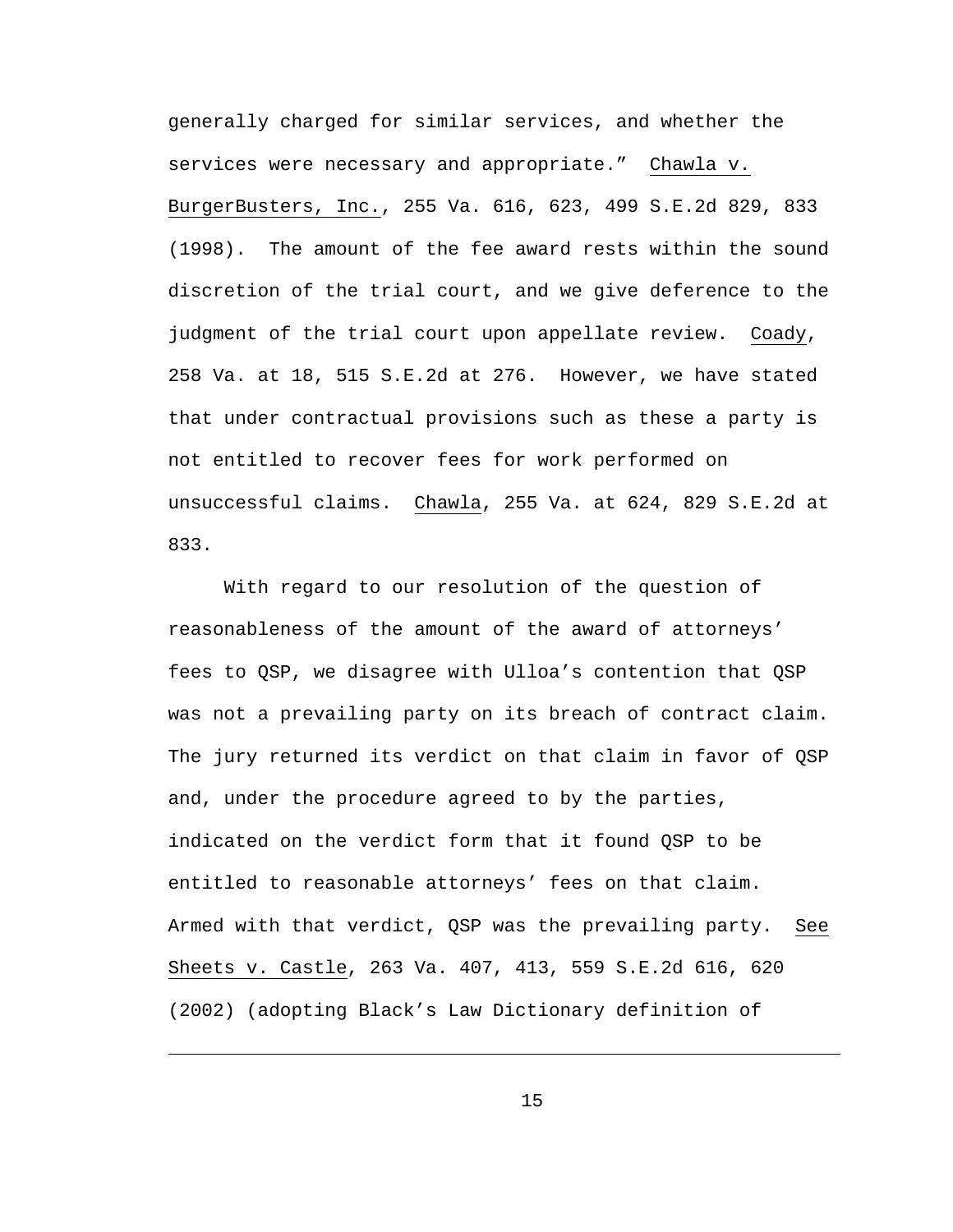"prevailing party" as a "party in whose favor a judgment is rendered, regardless of the amount of damages awarded"); see also Chase v. DaimlerChrysler Corp., 266 Va. 544, 548- 49, 587 S.E.2d 521, 523 (2003) (equating "prevailing party" with "successful party").

In this case, however, the results obtained by QSP in its litigation against Ulloa can be characterized, at best, as marginally successful. QSP obtained a favorable verdict on its breach of contract claim, but it was awarded no monetary damages. Additionally, the trial court had imposed monetary sanctions against QSP as a result of its conduct during discovery.

In addition to the results obtained by QSP, it is equally significant to the reasonableness of the amount of the award, as QSP rightfully concedes, that this amount was based in part on fees associated with QSP's business conspiracy claim against Ulloa.<sup>4</sup> The jury verdict obtained by QSP on this claim was set aside by the trial court. Clearly then QSP was not successful on that claim and was,

i<br>Li

 $4$  In its memorandum in support of its motion filed in the trial court for an award of \$691,099.05, QSP maintained that a "reasonable allocation of fees" within that total would be "\$430,500 for the Breach of Contract claim; \$50,500 for the Business Conspiracy claim; [and] \$50,500 for the Trade Secrets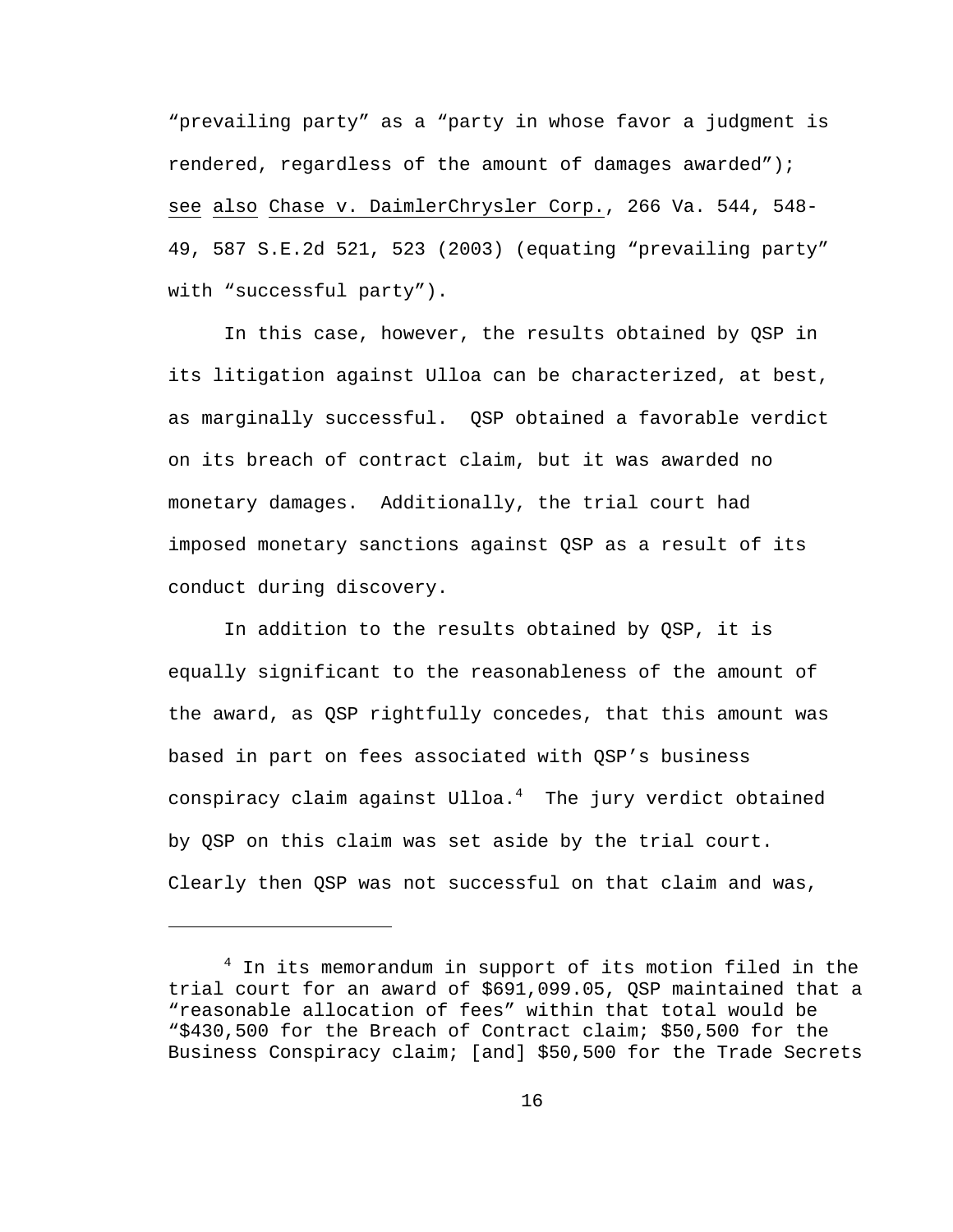therefore, not entitled to recover any amount of attorneys' fees associated with prosecuting that claim against Ulloa. Similarly, as we have explained above, QSP was not entitled under the parties' contract to recover any amount of attorneys' fees associated with prosecuting its trade secrets claim against Ulloa.

Under these circumstances, the amount of the award totaling \$691,099.05 cannot stand, and we will reverse the judgment of the trial court granting an award in that amount. We will remand the case to the trial court so that it may reconsider the amount to be awarded to QSP. In doing so, we stress that we do not question the hourly rates charged by QSP's attorneys. We are not persuaded, however, that simply because all of QSP's claims "were intimately intertwined and depended upon a common factual basis" that QSP was relieved of the burden to establish to a reasonable degree of specificity those attorneys' fees associated with its breach of contract claim against Ulloa.

## CONCLUSION

For these reasons, we will reverse the judgment of the trial court and remand this case with instructions that the

i

claim." We express no view of the reasonableness of that allocation.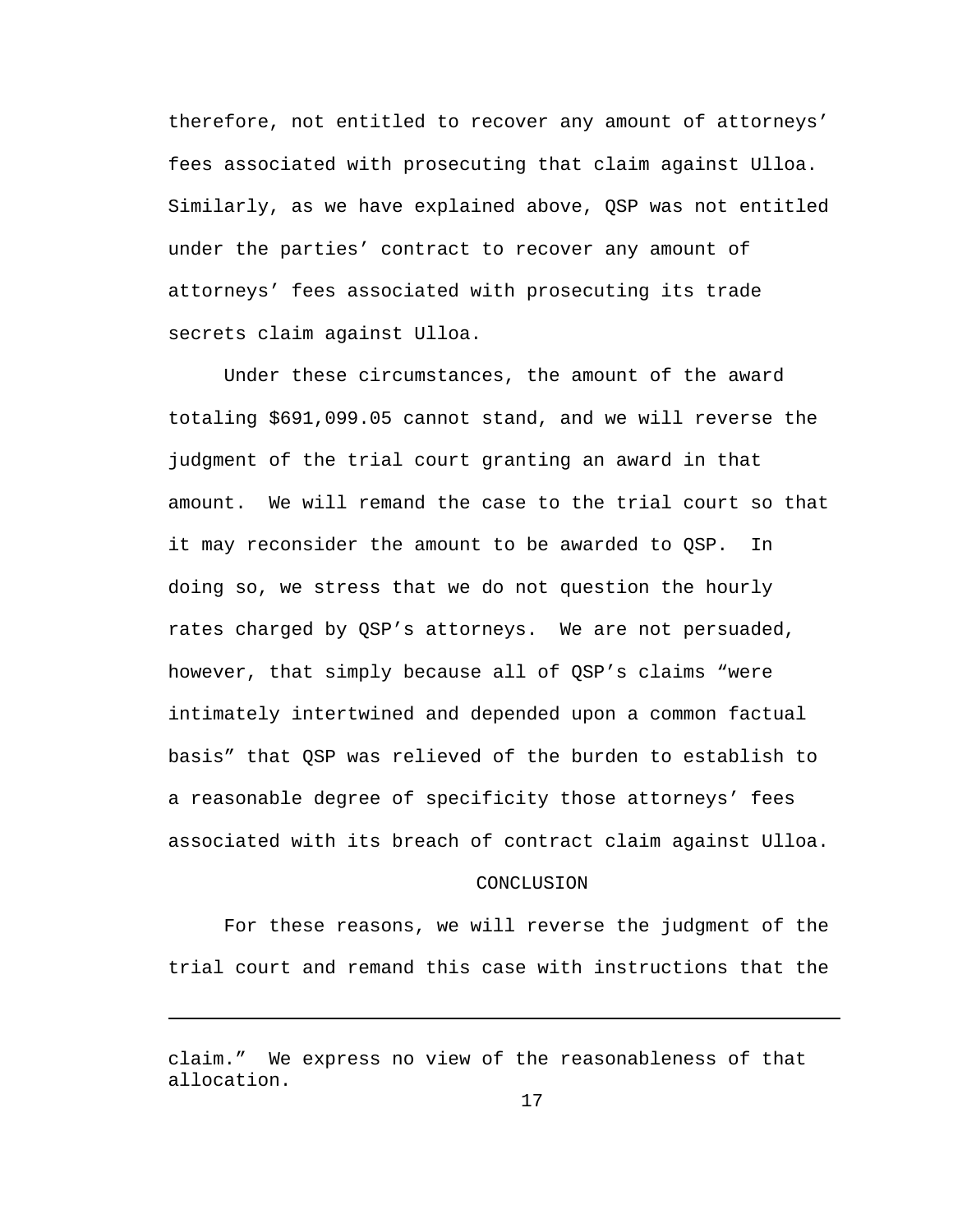trial court reconsider the amount of its award of attorneys' fees consistent with the views expressed in this opinion.

> Affirmed in part, reversed in part, and remanded.

JUSTICE LEMONS, with whom JUSTICE AGEE and SENIOR JUSTICE COMPTON join, concurring in part and dissenting in part.

I concur with the majority opinion except with respect to the award of attorney's fees and I respectfully dissent from the portion of the opinion that limits the attorney's fee award and remands the case for further proceedings.

We begin with the proposition that these wellrepresented parties chose the language of their contract. Familiar principles govern the interpretation of contract disputes. When the terms of the contract are clear and unambiguous, a court construes those terms according to their plain meaning. American Spirit Ins. Co. v. Owens, 261 Va. 270, 275, 541 S.E.2d 553, 555 (2001); Bridgestone/Firestone, Inc. v. Prince William Square Assocs., 250 Va. 402, 407, 463 S.E.2d 661, 664 (1995). Additionally, this Court "will not insert by construction, for the benefit of a party, a term not express in the contract." American Spirit, 261 Va. at 275, 541 S.E.2d at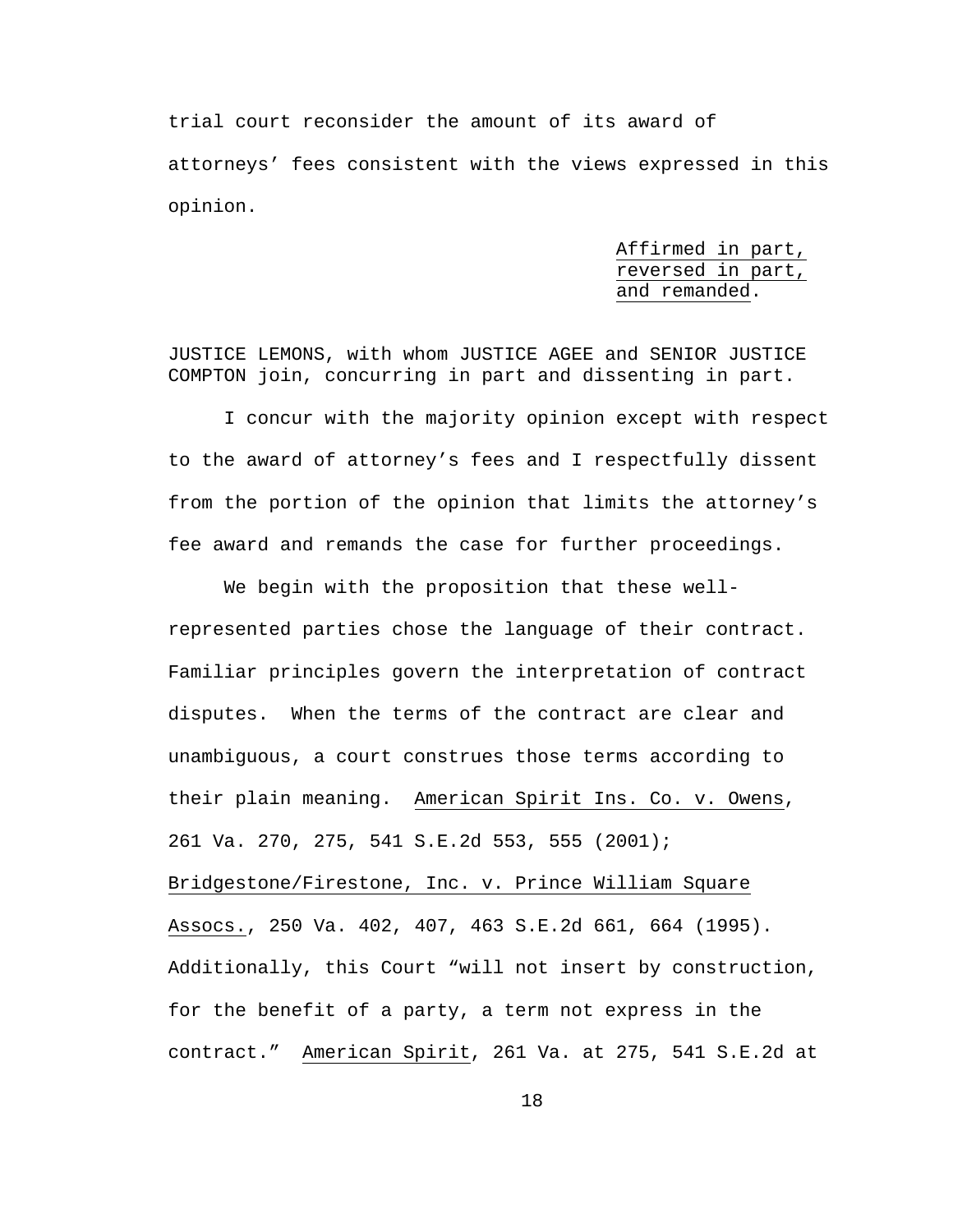555 (quoting Lansdowne Development Co. v. Xerox Realty Corp., 257 Va. 392, 400, 514 S.E.2d 157, 161 (1999)).

Words that the parties employ in the agreement are normally given their usual, ordinary, and popular meaning. D.C. McClain, Inc. v. Arlington County, 249 Va. 131, 135- 36, 452 S.E.2d 659, 662 (1995). No word or clause in the contract will be treated as meaningless if a reasonable meaning can be given to it, and there is a presumption that the parties have not used words needlessly. Id. Finally, this Court construes contracts as a whole, without giving emphasis to isolated terms. American Spirit, 261 Va. at 275, 541 S.E.2d at 555.

The award of attorney's fees in this case is governed by the language used by the parties in their contract and our prior interpretation of the breadth of that language. Paragraph 5 of the "Confidentiality, No-Solicitation and Non-Competition Agreement," provided that:

 [René Ulloa] will be responsible for all attorneys' fees, costs and expenses incurred by QSP by reason of any action relating to this Agreement, and that QSP will be entitled to such additional relief that a court deems appropriate.

19 Consequently, our focus must be upon the meaning of the phrase "any action relating to this Agreement." Significantly, the majority engages in no analysis of the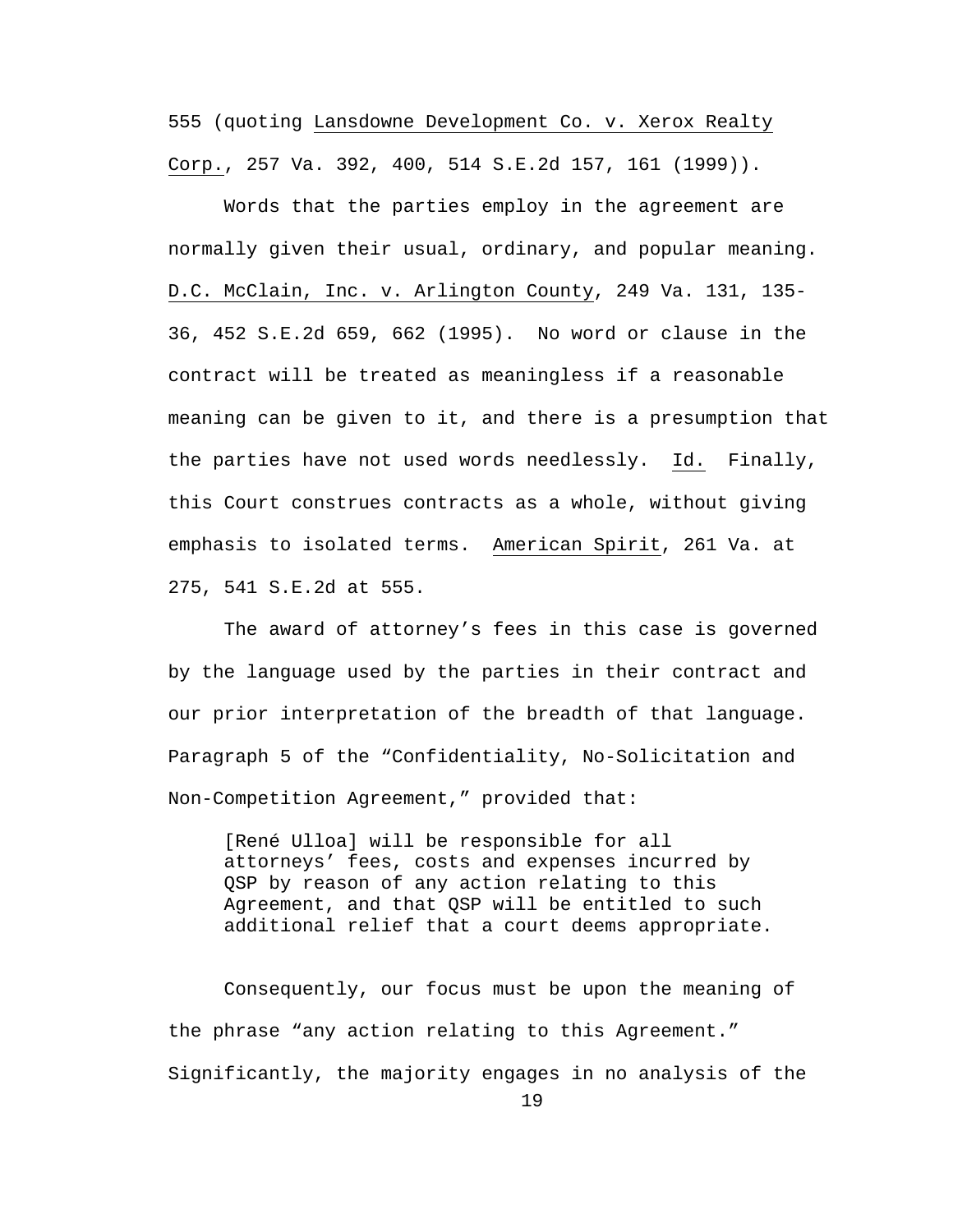meaning of the phrase; however, our prior cases are not only instructive, they are dispositive.

In McMullin v. Union Land & Management Co., 242 Va. 337, 410 S.E.2d 636 (1991), we considered the scope of an arbitration clause contained in a partnership agreement and held that the clause was broad enough to cover a partner's claim for services. Id. at 341-42, 410 S.E.2d at 638-39. The issue in dispute was whether the claim conformed to a provision in the agreement stating that partners would be compensated for their services to the partnership only if the partners contracted for such compensation. We stated that the language "relating to this agreement" is very broad, and that such a clause " 'is not limited to disputes over the terms of the contract or to disputes arising during the performance of the contract.' " 242 Va. at 341, 410 S.E.2d at 638 (quoting Maldonado v. PPG Industries, Inc., 514 F.2d 614, 616 n.6 (1st Cir. 1975)). Rather, " '[b]road language of this nature covers contractgenerated or contract-related disputes between the parties however labeled.' " Id. (quoting Maldonado, 514 F.2d at 616). Furthermore, we held that the language "relating to" a contract is " 'broader than a clause covering claims 'arising out of' a contract.' " Id. (quoting International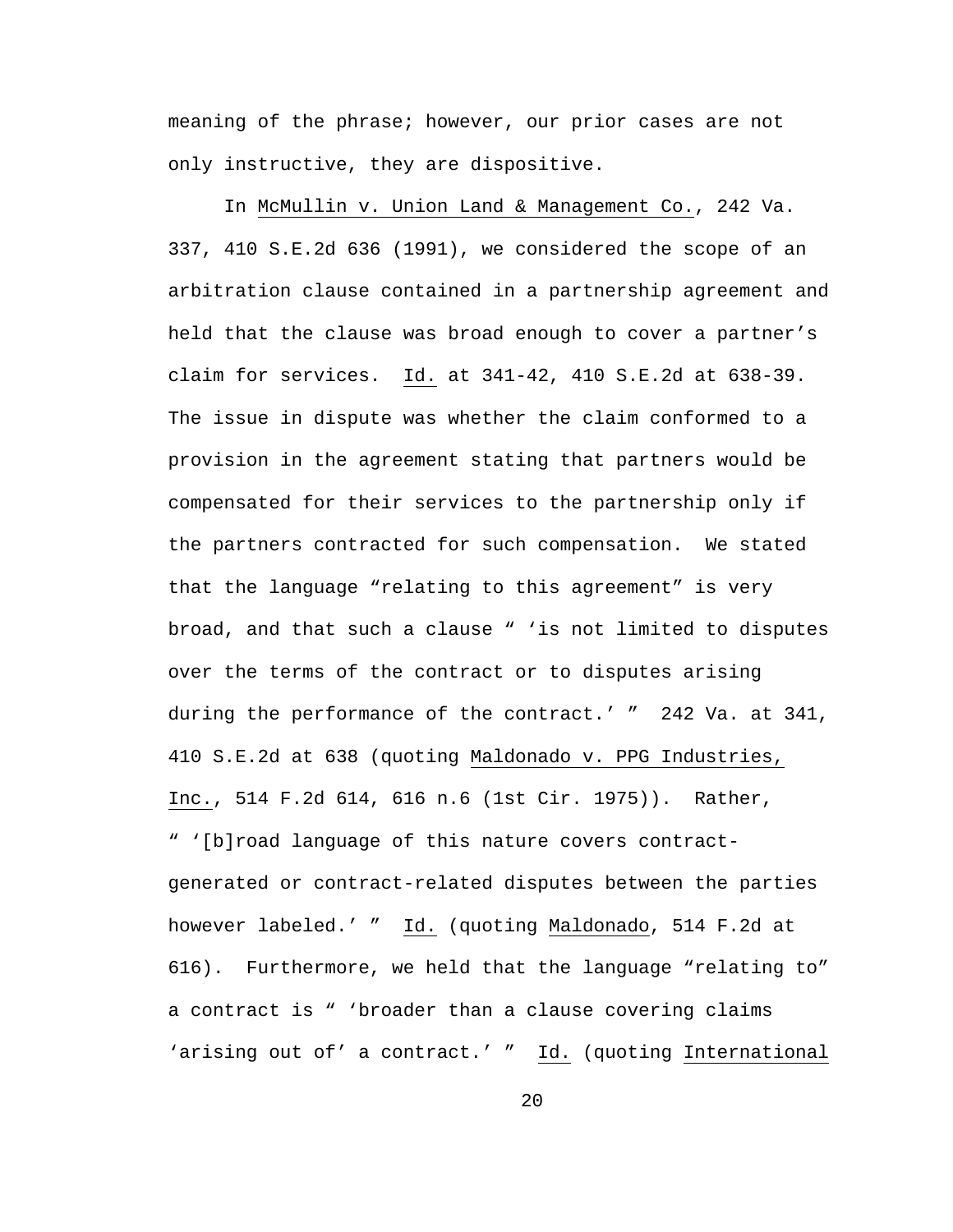Talent Group, Inc. v. Copyright Management, Inc., 629 F.Supp. 587, 592 (S.D.N.Y. 1986)). We ultimately concluded that because the litigants must refer to the "services" provision in resolving the controversy, the dispute fell within the language of the arbitration clause covering any claim "relating to this Agreement." Id. at 341-42, 410 S.E.2d at 638; see Signal Corp. v. Keane Fed. Sys., Inc., 265 Va. 38, 44-45, 574 S.E.2d 253, 256-57 (2003) (holding that an action for breach of a 'no-hire' provision was within the scope of the arbitration provision's language "arising under or related to" because resolving the conflict required referring to the contract).

Considering the language used by the parties in their contract, the broad scope of that language has already been confirmed by this Court in prior decisions. However, the majority looks to Code § 59.1-338.1 in support of its conclusion that the award of attorney's fees for the misappropriation of trade secrets claim "does not qualify as 'any action relating' to the parties' contract as contemplated by the contract's fee-shifting provision." The majority then concludes that "[a] successful claim under the Act, including an award of attorney's fees, is therefore not dependent upon provisions contained in a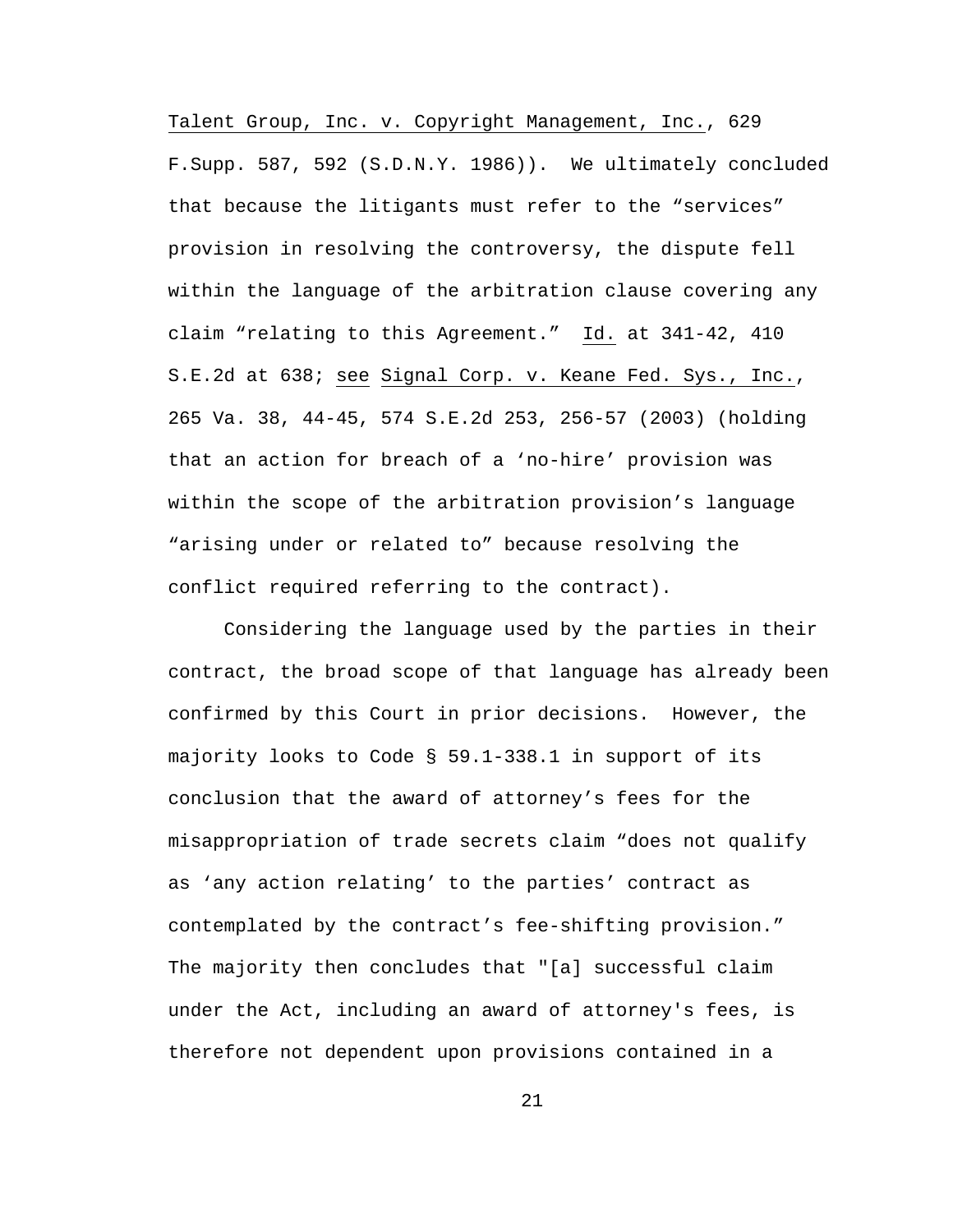contract between the parties." However, QSP is not seeking fees under the Act, but pursuant to their contract. The error of the majority's conclusion is evident by its failure to cite, much less adhere to, the provision of Code § 59.1-341, which states in part:

B. This chapter does not affect:

 1. Contractual remedies whether or not based upon misappropriation of a trade secret; or 2. Other civil remedies that are not based upon misappropriation of a trade secret; or 3. Criminal remedies, whether or not based upon misappropriation of a trade secret.

This Code provision clearly contradicts the majority's conclusion that a "successful claim under the Act, including an award of attorneys' fees, is therefore not dependent upon provisions contained in a contract between the parties." Apparently, the majority concludes that any attorney's fees awarded because of work on a Uniform Trade Secrets Act claim must be controlled by the Act itself and precludes an award on any other basis than the terms of the Act. However, proper analysis and application of the Uniform Trade Secrets Act indicates that, pursuant to Code § 59.1-341(B)(1), the parties may contract for an award of attorney's fees, as they have in the instant case, and the